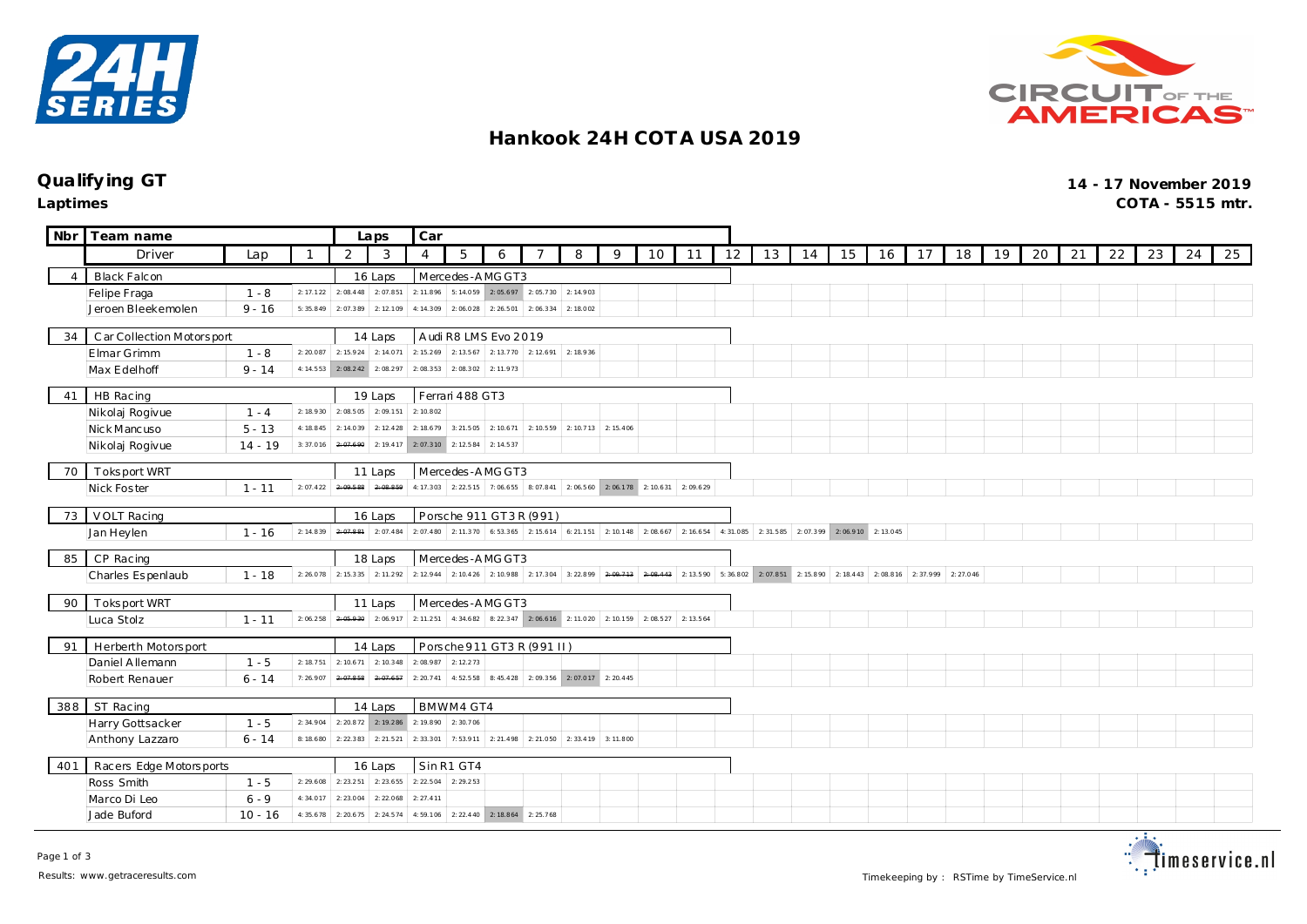



## **Hankook 24H COT A USA 2019**

## **Qualify ing GT 14 - 17 November 2019**

**Laptimes COTA - 5515 mtr.**

| <b>Nbr</b> | Team name                               | Car<br>Laps |           |                  |                                                                       |                                           |                                 |           |                                                     |   |          |           |    |    |    |    |    |    |    |    |    |    |    |    |    |    |    |
|------------|-----------------------------------------|-------------|-----------|------------------|-----------------------------------------------------------------------|-------------------------------------------|---------------------------------|-----------|-----------------------------------------------------|---|----------|-----------|----|----|----|----|----|----|----|----|----|----|----|----|----|----|----|
|            | Driver                                  | Lap         |           | 2                | 3                                                                     | $\overline{4}$                            | 5                               | 6         |                                                     | 8 | 9        | 10        | 11 | 12 | 13 | 14 | 15 | 16 | 17 | 18 | 19 | 20 | 21 | 22 | 23 | 24 | 25 |
|            |                                         |             |           |                  |                                                                       |                                           |                                 |           |                                                     |   |          |           |    |    |    |    |    |    |    |    |    |    |    |    |    |    |    |
| 411        | RHC Jorgensen/Strom                     |             |           |                  |                                                                       |                                           | BMWM4 GT4                       |           |                                                     |   |          |           |    |    |    |    |    |    |    |    |    |    |    |    |    |    |    |
|            | Danny van Dongen                        | $1 - 6$     |           |                  | 2: 37.845 2: 26.362 2: 21.734 2: 21.930 2: 20.923 2: 24.211           |                                           |                                 |           |                                                     |   |          |           |    |    |    |    |    |    |    |    |    |    |    |    |    |    |    |
|            | Daren Jorgensen                         | $7 - 13$    |           |                  | 4: 12.230 2: 20.936 2: 21.471 2: 20.895 2: 29.548 4: 34.593 2: 21.484 |                                           |                                 |           |                                                     |   |          |           |    |    |    |    |    |    |    |    |    |    |    |    |    |    |    |
| 433        | Winward Racing                          |             |           | 14 Laps          |                                                                       | Mercedes-AMGGT4                           |                                 |           |                                                     |   |          |           |    |    |    |    |    |    |    |    |    |    |    |    |    |    |    |
|            | Philip Ellis                            | $1 - 7$     | 2: 29.917 | 2: 20.106        | 2:19.320                                                              | 2: 22.257                                 | 4: 25.897 2: 17.239 2: 28.627   |           |                                                     |   |          |           |    |    |    |    |    |    |    |    |    |    |    |    |    |    |    |
|            | Bryce Ward                              | $8 - 14$    | 13:44.071 | 2: 21.296        | 2: 22.864                                                             | 2: 21.438                                 | 2: 21.536                       | 2: 21.727 | 2: 22.249                                           |   |          |           |    |    |    |    |    |    |    |    |    |    |    |    |    |    |    |
|            |                                         |             |           |                  |                                                                       |                                           |                                 |           |                                                     |   |          |           |    |    |    |    |    |    |    |    |    |    |    |    |    |    |    |
| 450        | RHC Jorgensen/Strom                     |             |           | 14 Laps          |                                                                       | BMWM4 GT4                                 |                                 |           |                                                     |   |          |           |    |    |    |    |    |    |    |    |    |    |    |    |    |    |    |
|            | <b>Brett Strom</b>                      | $1 - 8$     | 2: 24.688 | 2: 20.215        | 2: 19.899                                                             |                                           | $2: 20.246$ 2:30.053            |           | 7: 29.364 2: 20.764 2: 25.336                       |   |          |           |    |    |    |    |    |    |    |    |    |    |    |    |    |    |    |
|            | Daren Jorgensen                         | $9 - 14$    | 4: 27.474 | 2: 27.177        | 2: 25.443                                                             |                                           | $2: 26.231$ 2: 24.880 2: 36.619 |           |                                                     |   |          |           |    |    |    |    |    |    |    |    |    |    |    |    |    |    |    |
| 451        | Sorg Rennsport                          |             |           |                  | 8 Laps                                                                |                                           | BMWM4 GT4                       |           |                                                     |   |          |           |    |    |    |    |    |    |    |    |    |    |    |    |    |    |    |
|            | Jason Hart                              | $1 - 8$     | 2:36.676  |                  | 2: 20.626 2: 20.026 2: 19.131 2: 28.753 27:55.739 2: 23.213 2: 10.713 |                                           |                                 |           |                                                     |   |          |           |    |    |    |    |    |    |    |    |    |    |    |    |    |    |    |
| 464        | Black Falcon Team Textar                |             | 15 Laps   | Mercedes-AMG GTX |                                                                       |                                           |                                 |           |                                                     |   |          |           |    |    |    |    |    |    |    |    |    |    |    |    |    |    |    |
|            | Daniel Schwerfeld                       | $1 - 6$     |           |                  | $2: 55.479$ 2: 15.682 2: 17.650                                       |                                           | 2: 16.748 2: 17.244 2: 40.131   |           |                                                     |   |          |           |    |    |    |    |    |    |    |    |    |    |    |    |    |    |    |
|            | Alexander Böhm                          | $7 - 15$    | 7:49.157  | 2: 24.517        | 2:29.357                                                              |                                           |                                 |           | 5: 29.242 2: 21.134 2: 20.810 2: 20.427 2: 19.673   |   | 2:19.359 |           |    |    |    |    |    |    |    |    |    |    |    |    |    |    |    |
|            |                                         |             |           |                  |                                                                       |                                           |                                 |           |                                                     |   |          |           |    |    |    |    |    |    |    |    |    |    |    |    |    |    |    |
| 710        | Leipert Motorsport                      |             |           |                  | 16 Laps                                                               | Lamborghini Huracán Super Trofeo Evo 2018 |                                 |           |                                                     |   |          |           |    |    |    |    |    |    |    |    |    |    |    |    |    |    |    |
|            | Aleksander Schjerpen                    | $1 - 5$     | 2:30.224  | 2:16.608         | 2: 13.163                                                             |                                           | 2: 11.924 2: 15.082             |           |                                                     |   |          |           |    |    |    |    |    |    |    |    |    |    |    |    |    |    |    |
|            | Alexey Karachev                         | $6 - 10$    | 5:24.875  | 2:13.083         | 2: 12.735                                                             | 2: 12.468                                 | 2:17.054                        |           |                                                     |   |          |           |    |    |    |    |    |    |    |    |    |    |    |    |    |    |    |
|            | Aleksander Schjerpen                    | $11 - 16$   | 5:16.638  | 2: 12.265        | 2:11.514                                                              |                                           | 2: 16.409 2: 11.065 2: 22.262   |           |                                                     |   |          |           |    |    |    |    |    |    |    |    |    |    |    |    |    |    |    |
| 717        | C or Euser Racing                       |             |           |                  | 15 Laps                                                               |                                           | MARC II V8                      |           |                                                     |   |          |           |    |    |    |    |    |    |    |    |    |    |    |    |    |    |    |
|            | Cor Euser                               | $1 - 8$     | 2: 26.409 | 2: 14.821        | 2: 12.861                                                             |                                           |                                 |           | 2: 36.930 5: 25.137 2: 12.694 2: 12.550 2: 24.334   |   |          |           |    |    |    |    |    |    |    |    |    |    |    |    |    |    |    |
|            | Einar Thorsen                           | $9 - 15$    | 7:54.823  | 2: 21.763        | 2: 20.442                                                             |                                           | 2: 20.999 2: 21.176             |           | 2: 18.913 2: 25.614                                 |   |          |           |    |    |    |    |    |    |    |    |    |    |    |    |    |    |    |
|            |                                         |             |           |                  |                                                                       |                                           |                                 |           |                                                     |   |          |           |    |    |    |    |    |    |    |    |    |    |    |    |    |    |    |
| 906        | Kelly-Moss Roadand Race<br>Andrew Davis | $1 - 10$    | 2: 21.872 | 2: 11.804        | 16 Laps<br>2: 11.160                                                  |                                           | Porsche 991-II Cup              |           | 2: 11.8 12 2: 17.2 45 4: 28.737 2: 12.055 2: 18.609 |   | 6:45.958 | 2: 16.872 |    |    |    |    |    |    |    |    |    |    |    |    |    |    |    |
|            | Alan Metni                              | $11 - 16$   | 4:13.211  | 2: 17.595        | 2:20.064                                                              | 2: 17.945                                 | 2: 17.443                       | 2: 16.754 |                                                     |   |          |           |    |    |    |    |    |    |    |    |    |    |    |    |    |    |    |
|            |                                         |             |           |                  |                                                                       |                                           |                                 |           |                                                     |   |          |           |    |    |    |    |    |    |    |    |    |    |    |    |    |    |    |
| 910        | Kelly-Moss Roadand Race                 |             |           |                  | 16 Laps                                                               |                                           | Porsche 991-II Cup              |           |                                                     |   |          |           |    |    |    |    |    |    |    |    |    |    |    |    |    |    |    |
|            | David Ducote                            | $1 - 3$     | 2: 25.333 | 2: 21.442        | 2:25.701                                                              |                                           |                                 |           |                                                     |   |          |           |    |    |    |    |    |    |    |    |    |    |    |    |    |    |    |
|            | Wayne Ducote                            | $4 - 9$     | 8:15.402  | 2:22.993         | 2: 23.943                                                             | 2: 21.514                                 | 2: 22.347                       | 2: 27.573 |                                                     |   |          |           |    |    |    |    |    |    |    |    |    |    |    |    |    |    |    |
|            | Chapman Ducote                          | $10 - 16$   | 4:39.148  | 2: 20.184        | 2: 19.638                                                             | 2: 20.997                                 | 2: 20.508 2: 20.094 2: 20.601   |           |                                                     |   |          |           |    |    |    |    |    |    |    |    |    |    |    |    |    |    |    |